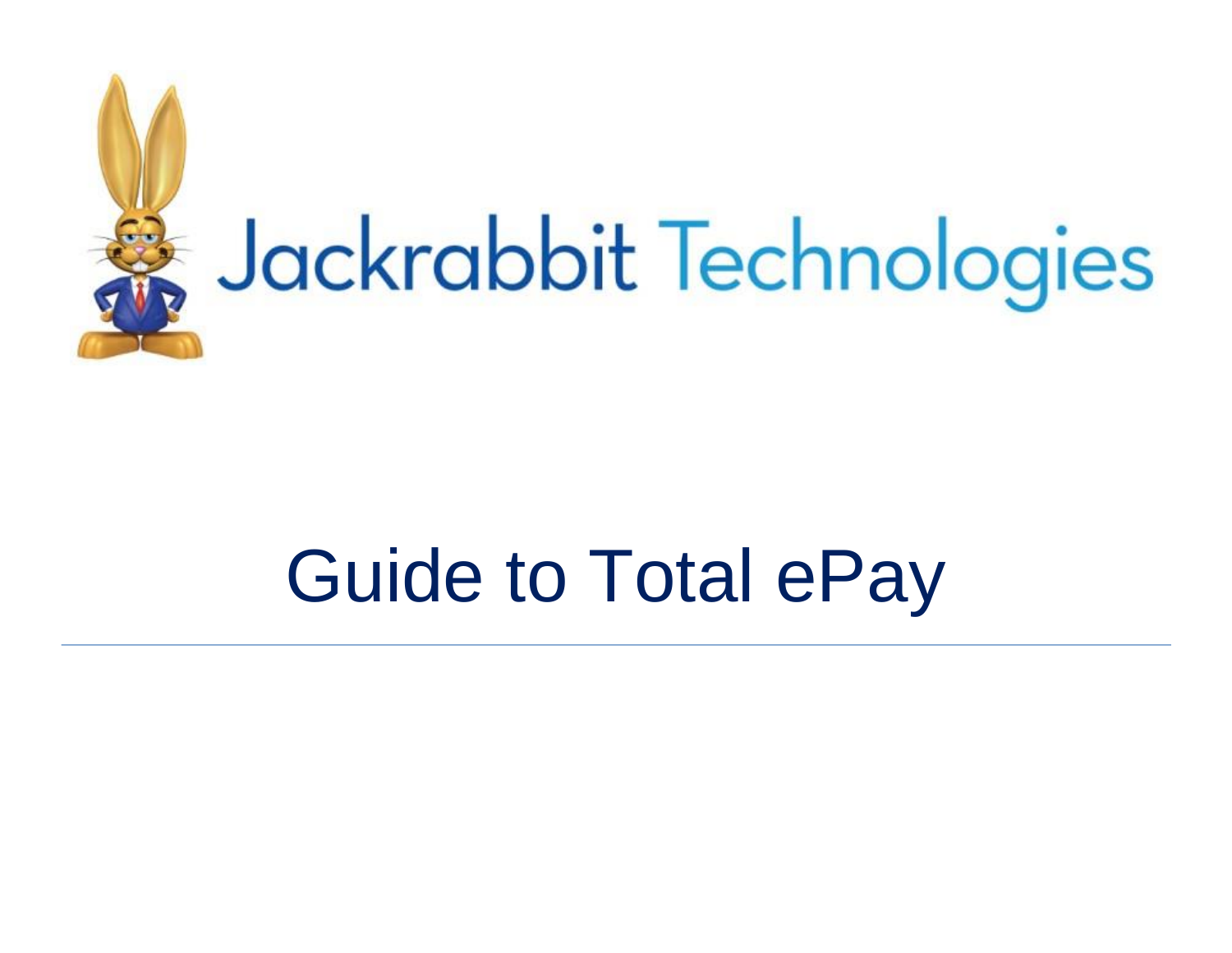#### February 2022

## **Table of Contents**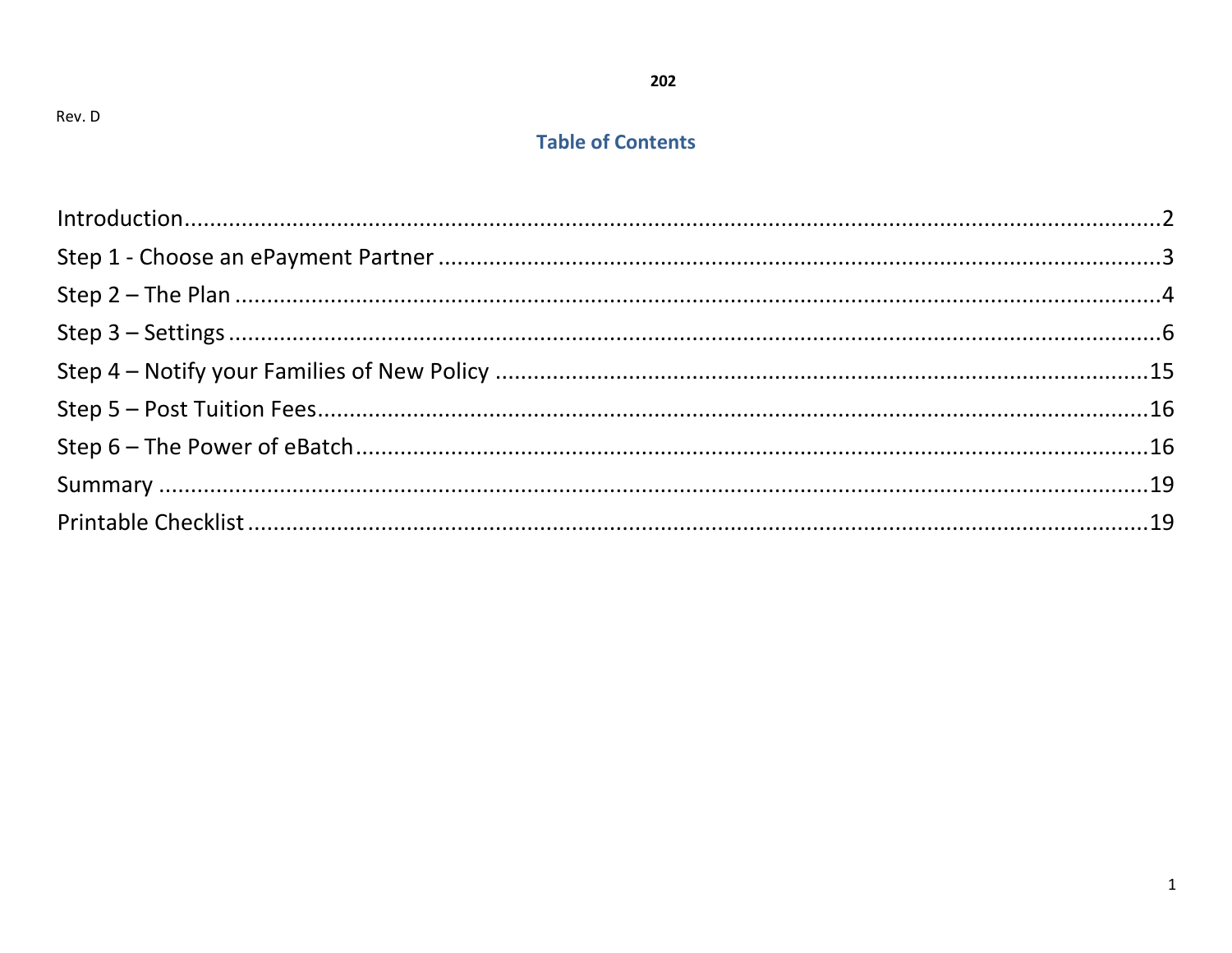# <span id="page-2-0"></span>**Introduction**

This is an exciting time for your organization! Imagine a month where all your families pay on time and it just took you a few minutes to collect their payments at the push of a button. Sounds like a dream? It's not!

In this step-by-step guide you will learn how to implement and enjoy the efficiency of Total ePay. This will provide you with the freedom to run your business without spending hours or days collecting payments.

This guide will include steps for organizations that already have ePayments set up, as well as organizations that do not. Just keep reading through all the steps to make sure you don't miss anything.

See what others are saying about Total ePay …

**[Customer Testimonial to Total ePay](https://youtu.be/z4PA2__MAGo)**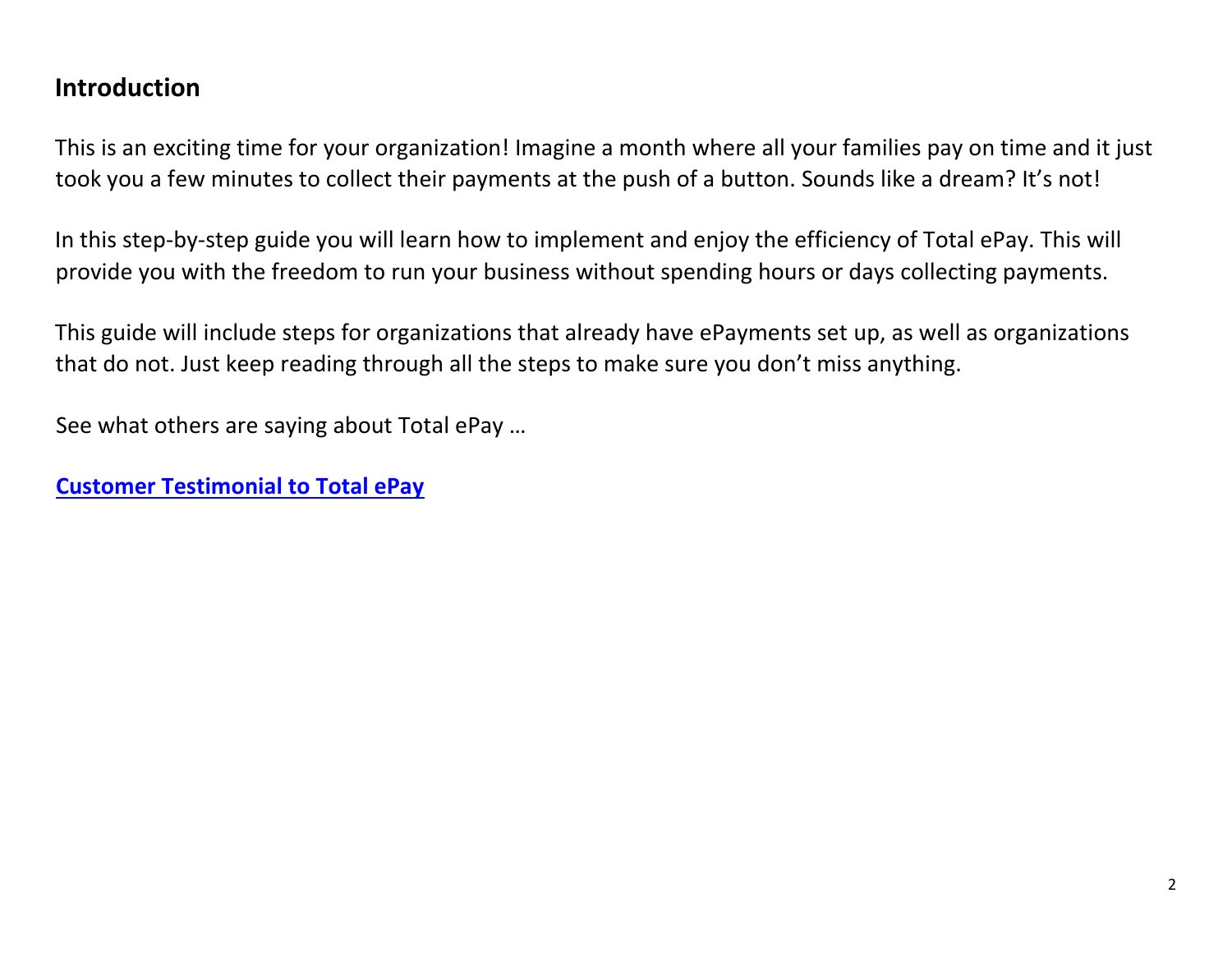# <span id="page-3-0"></span>**Step 1 - Choose an ePayment Partner**

The first thing you will need to implement Total ePay is an ePayments account with one of our ePayment Partners, C&H Financial or SafeSave Payments.

They will provide you with a gateway and merchant processing account. Jackrabbit integrates directly with the Gateway that in turn sends your data to the Merchant Processor. You will be able to see the status of all transactions through your Gateway Virtual Terminal. The Merchant Processor is responsible for making sure payments are made to your bank account. Depending on your plan and ePayment Partner, the Gateway may act as both Gateway and Merchant Processor.

Both ePayment Partners offer traditional plans and flat-rate, no monthly fee plans. They will be able to advise which plan will work best for you and your business. They also offer meet or beat pricing and will provide you with a free quote.

#### **C&H Financial Services, Inc.**

Casey Cumming, Payment Processing Consultant Email: [JRSalesSupport@chfs.us](mailto:JRSalesSupport@chfs.us) [https://chfs.us/ja](https://chfs.us/)ckrabbit Toll-free 855-602-2437, Ext 1

#### **SafeSave Payments**

James Mann, Sales Account Manager Email: [jmann@safesavepayments.com](mailto:jmann@safesavepayments.com) [https://www.safesave-](https://www.safesave-payments.com/jackrabbit)[payments.com/JREnroll](https://www.safesave-payments.com/landing/utm/jackrabbit-preferred-partner/) Toll-free 877-938-1221

There is more information about our ePayment partners on our [website.](https://www.jackrabbitclass.com/features/billing-payment-processing/ecommerce/)

Your new ePayment partner will set up your account and provide us with the proper credentials to link with Jackrabbit. We will then send you an email with a '**Get Started**' button to complete the setup within your database.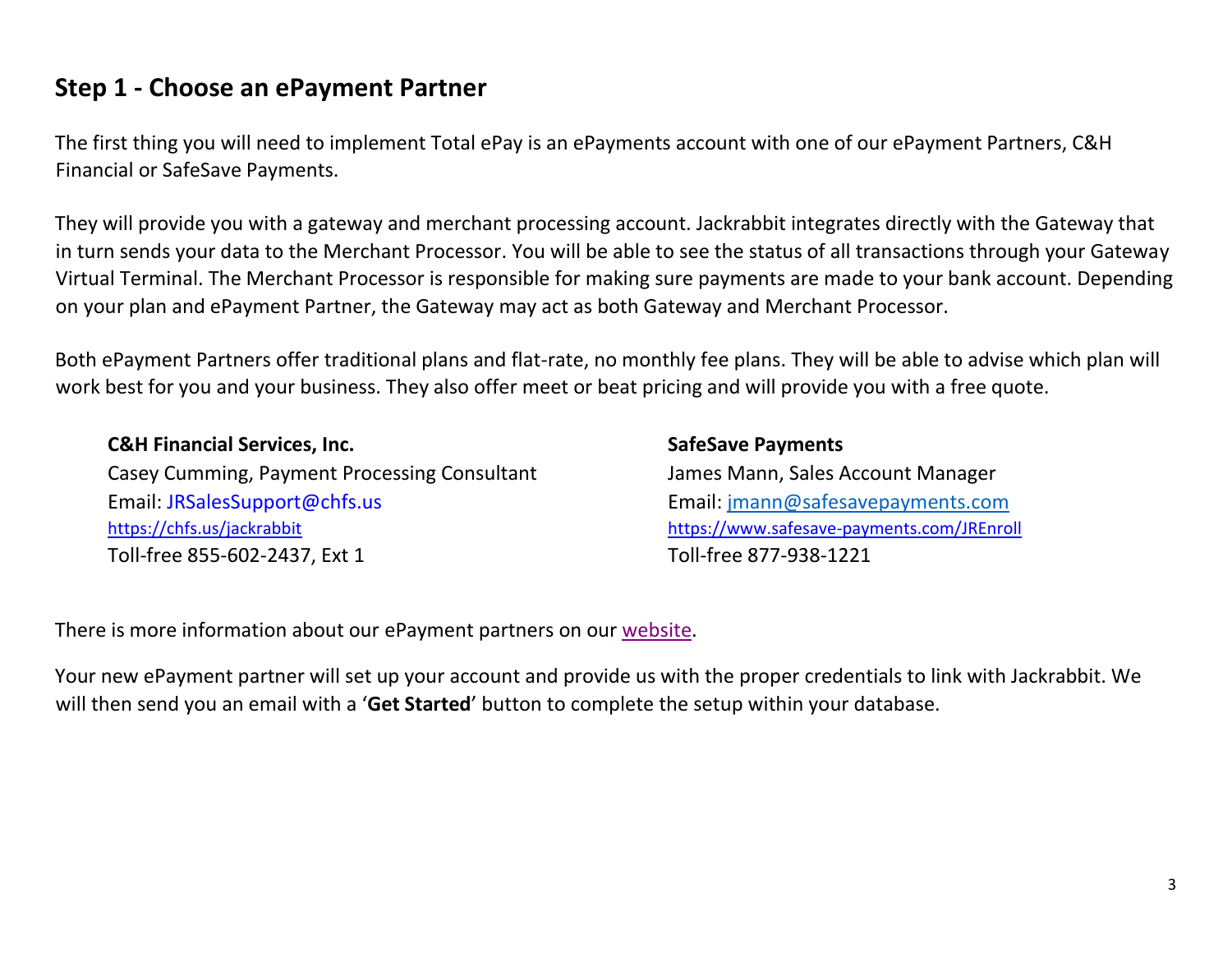# <span id="page-4-0"></span>**Step 2 – The Plan**

The goal of Total ePay is to provide you with an effective and efficient way to collect your payments. Say "goodbye" to endless hours of posting payments manually!

The best part… there are only 2 things that absolutely must happen…

- Require all families to have a credit/debit\* card on file
- Monthly, use the power of eBatch to collect payments

Your parents are going to love this! They are busy and this gives them one less thing to worry about.

Benefits to following '**The Plan**' to Total ePay…

- All payments will be integrated in Jackrabbit. You will not have to manually enter them (think "saves me hours") or print receipts. All accounts will be updated accordingly, and receipts sent automatically.
- No more trips to the bank.
- No more long lines at the front desk.
- No more chasing down parents for payment.

Here are a few tips to help you customize your new marketing strategy with ease...

- Have your families enter their credit card information securely through the Parent Portal or during Online Registration. This will save you a lot of time.
- IF you want your families to take more control, you can allow them to initiate the payment from the Parent Portal. Not to worry if they don't initiate the payment before the due date, you can still collect it during your monthly eBatch. There are several options for this that will be covered in the Settings step.
- Set an ePayment Schedule for families that pay at different times of the month.

Remember, your time is extremely valuable. The less time you or your staff spends entering payments manually and chasing accounts for payments, the more time you can spend running your business the way you want.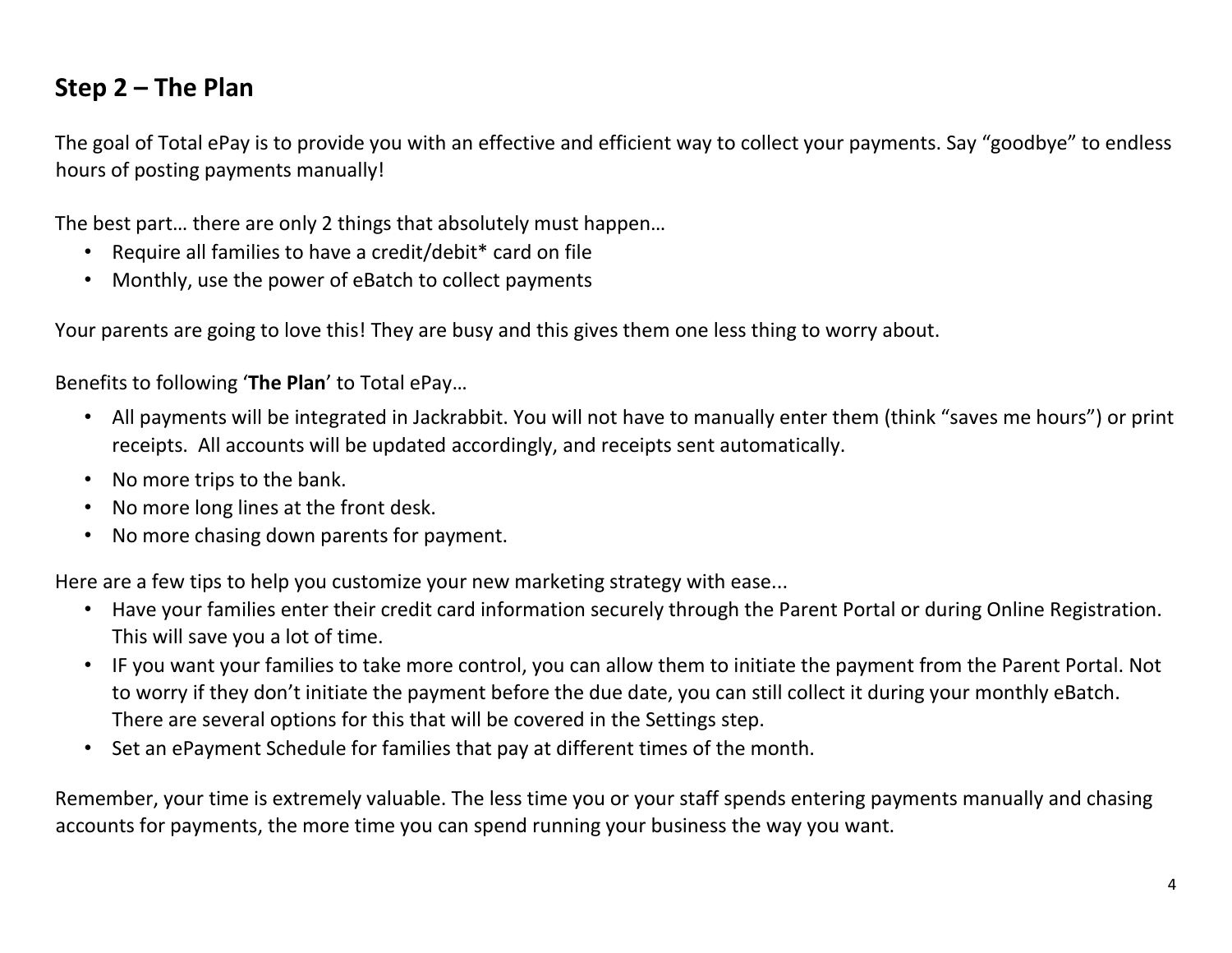**\*Debit cards are treated just like credit cards in the US. Visa/MC Debit cards can be used in Canada. Check with your gateway to be sure. The use of debit cards is not available in other countries.**

**A note about Bank Drafts** – Bank Drafts can also be a part of Total ePay. However, you must understand they are not processed in real time. They are always marked as "**Approved**" in Jackrabbit, but that does not mean they will be cleared. It takes 5-7 days to clear their banks and be deposited into your account. If there is an issue, there is no communication back to Jackrabbit. You must watch the Settlement emails you receive from your gateway and bank. Any adjustments must be done manually. For the most effortless processing experience, we recommend using credit/debit cards.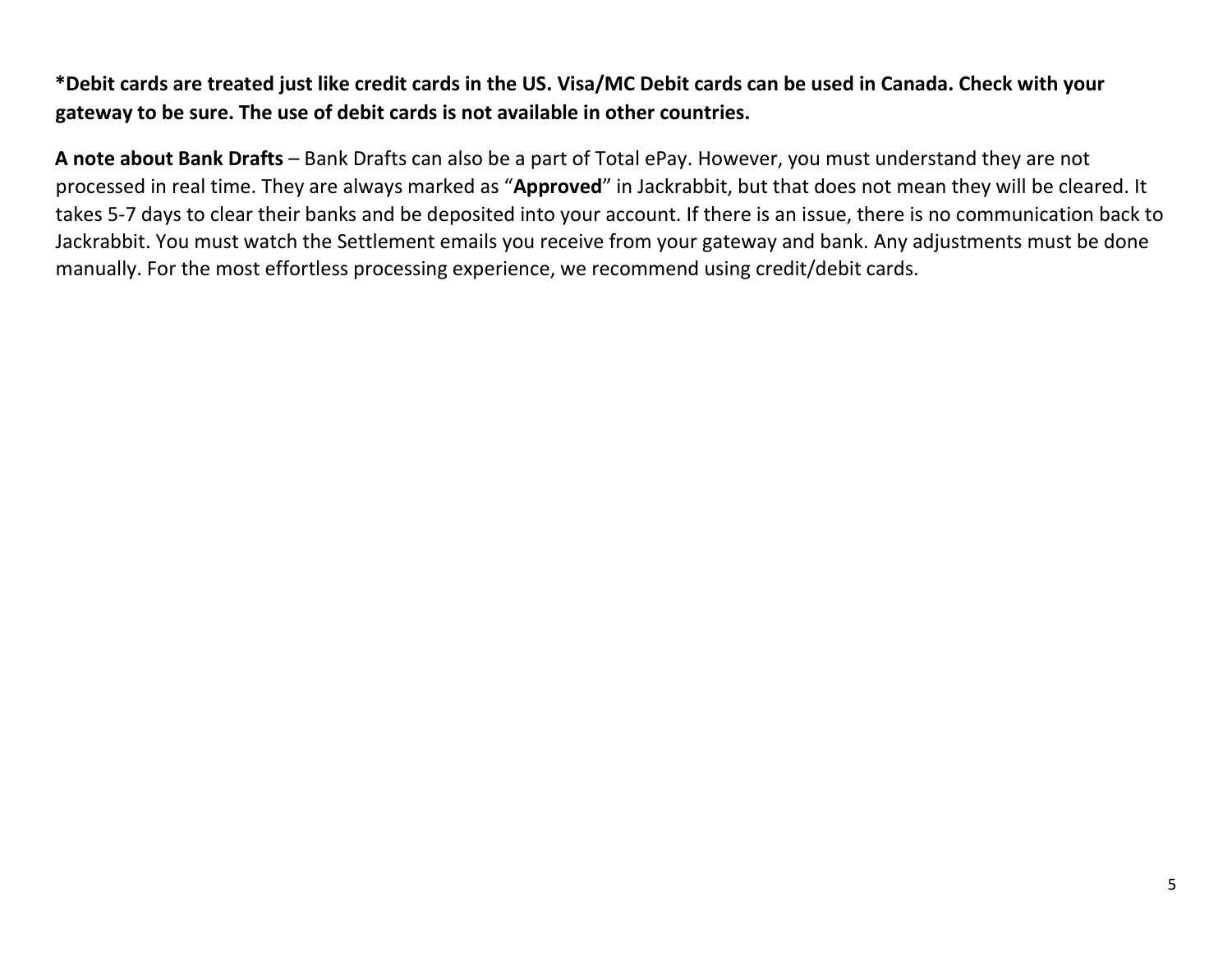# <span id="page-6-0"></span>**Step 3 – Settings**

## **FOR NEW SETUPS ONLY**

You will receive an email from the ePayments Team at Jackrabbit letting you know that everything has been set up on our end. You will need to take care of some settings within the database. Just click the '**Get Started'** button in that email. Don't worry, if you can't find your email, just go to the *Gear (icon) > Settings > ePayment Wizard* to get started.

The ePayments Wizard will walk you through each setting that needs attention. We'll cover the importance of each setting below.

## **FOR EXISTING SETUPS**

You can update your settings by going to the *Gear (icon) > Settings > ePayments*.

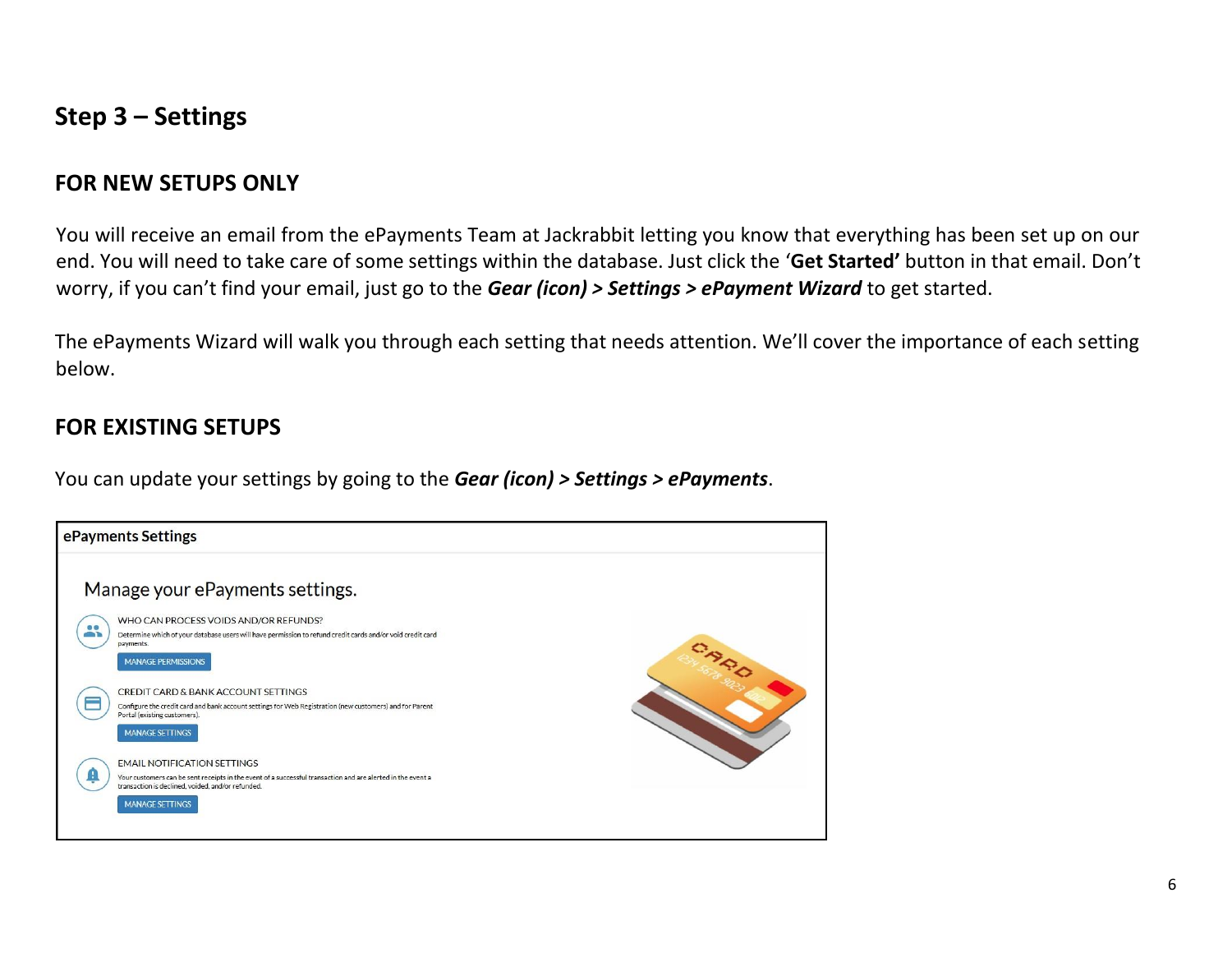# **WHO CAN PROCESS VOIDS AND/OR REFUNDS?**

All users are defaulted to being able to Edit Family Bank/CC info and Post CC Transactions. This is where you can determine if that is accurate or not and which users can process Voids and Refunds.

|                      |                   |                  |              | Who can access credit card & bank account information?<br>Determine which of your database users will have these permissions. |                               |                                |  |
|----------------------|-------------------|------------------|--------------|-------------------------------------------------------------------------------------------------------------------------------|-------------------------------|--------------------------------|--|
| <b>Current Users</b> |                   |                  |              |                                                                                                                               |                               |                                |  |
| User ID              | <b>First Name</b> | <b>Last Name</b> | Void on Card | <b>Refund on Card</b>                                                                                                         | <b>Edit Family</b><br>Bank/CC | Post CC<br><b>Transactions</b> |  |
| eCommDemo3           | Beatrice          | Bunny            | ▽            | $\checkmark$                                                                                                                  | $\checkmark$                  | $\checkmark$                   |  |
| eCommDemo4           | Ramona            | Rabbit           | ▽            | $\triangledown$                                                                                                               | $\checkmark$                  | ☑                              |  |
| Staff123             | General           | Staff            |              |                                                                                                                               | $\checkmark$                  | $\overline{\smile}$            |  |

## **CREDIT CARD & BANK ACCOUNT SETTINGS**

## **PAYMENT PARTNER**

This page is mostly informational. It includes all the contact information for your ePayment Partner, a link to the Virtual Terminal (gateway), and your OrgID.

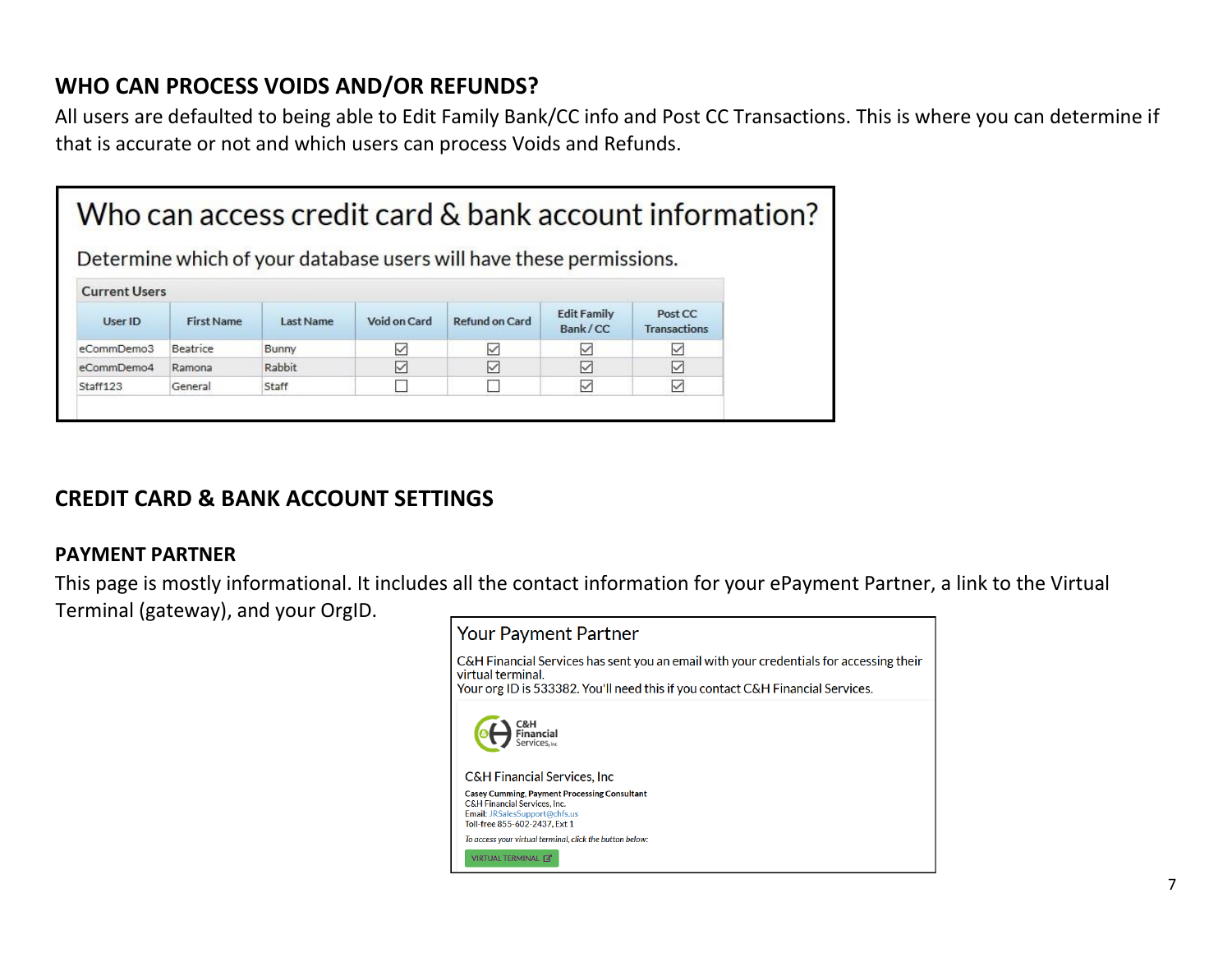## **CARDS ACCEPTED**

Choose which cards you would like to accept. Check your setup email to see which ones you are authorized to use.

| Cards you will accept.                        |
|-----------------------------------------------|
| Determine which credit cards you will accept. |
| Card Types <sup>[7]</sup>                     |
| Visa                                          |
| Mastercard                                    |
| Amex                                          |
| <b>Discover</b>                               |
| Allow 3 credit cards per family/account       |
| Yes<br>$\vee$                                 |

## **ONLINE REGISTRATION SETTINGS**

Typically, this is how your new families put their information into your database. After that they use the Parent Portal. You do not HAVE to accept registrations Online to use Total ePay. But if you do, then these are the settings you need to address.

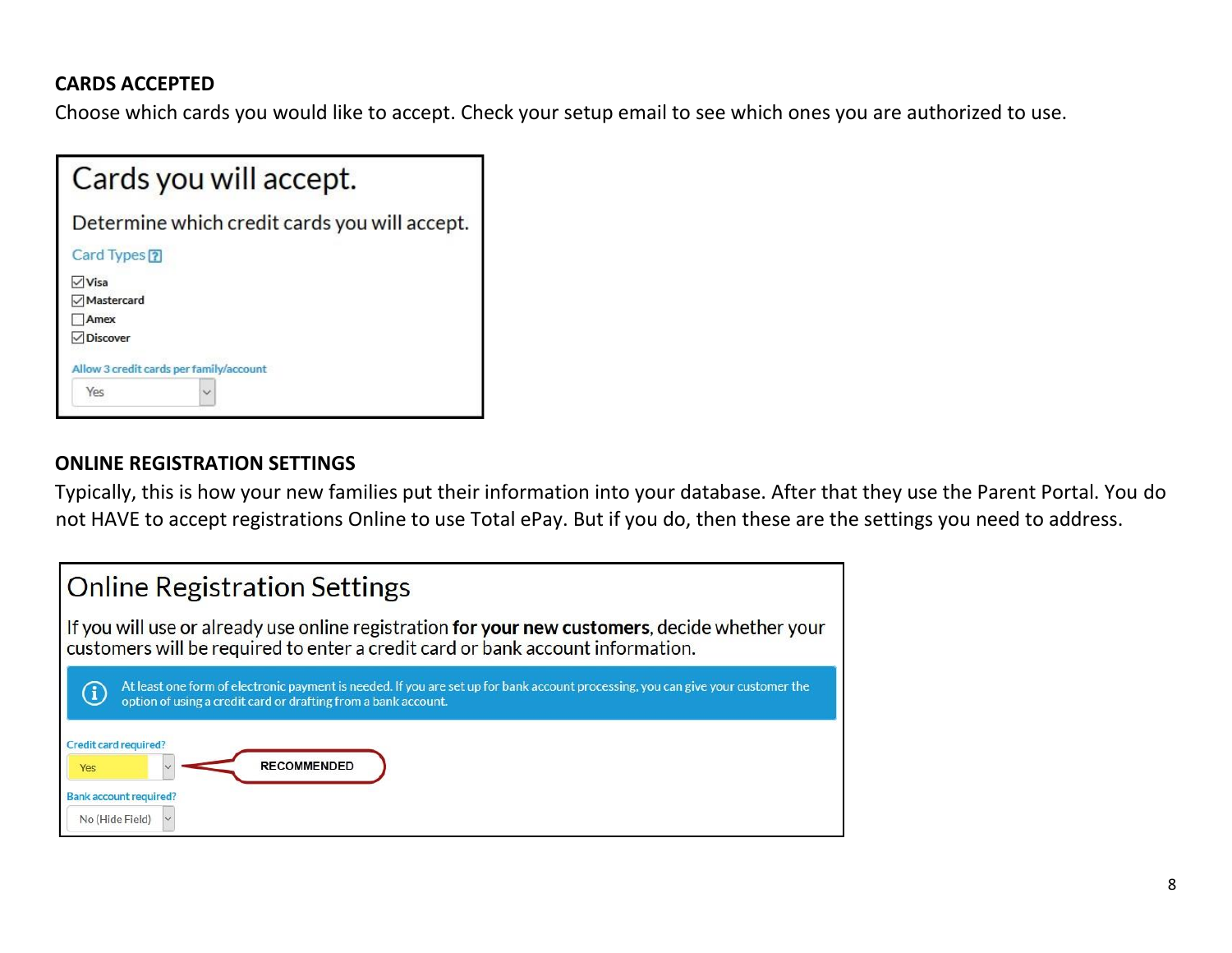#### **PARENT PORTAL SETTINGS**

Controlling how parents can make ePayments in the Parent Portal will be different for everyone. Be sure to go through the entire list. The highlighted settings shown below will determine what type of ePayments you accept, what your payment preferences are, and whether a family can update their payment information from the Parent Portal. Families can never delete the only card on file.

More on payment preferences: If you want complete control over charging a family's credit card on a designated day of the month, set this to **NO**. If your families want the ability to make their own payments **OR** if you have fees that you allow them to pay over time and then collect the balance on a certain date, you will want to set this to **YES** and choose from the options listed. Just click on the **?** to see what the options are.

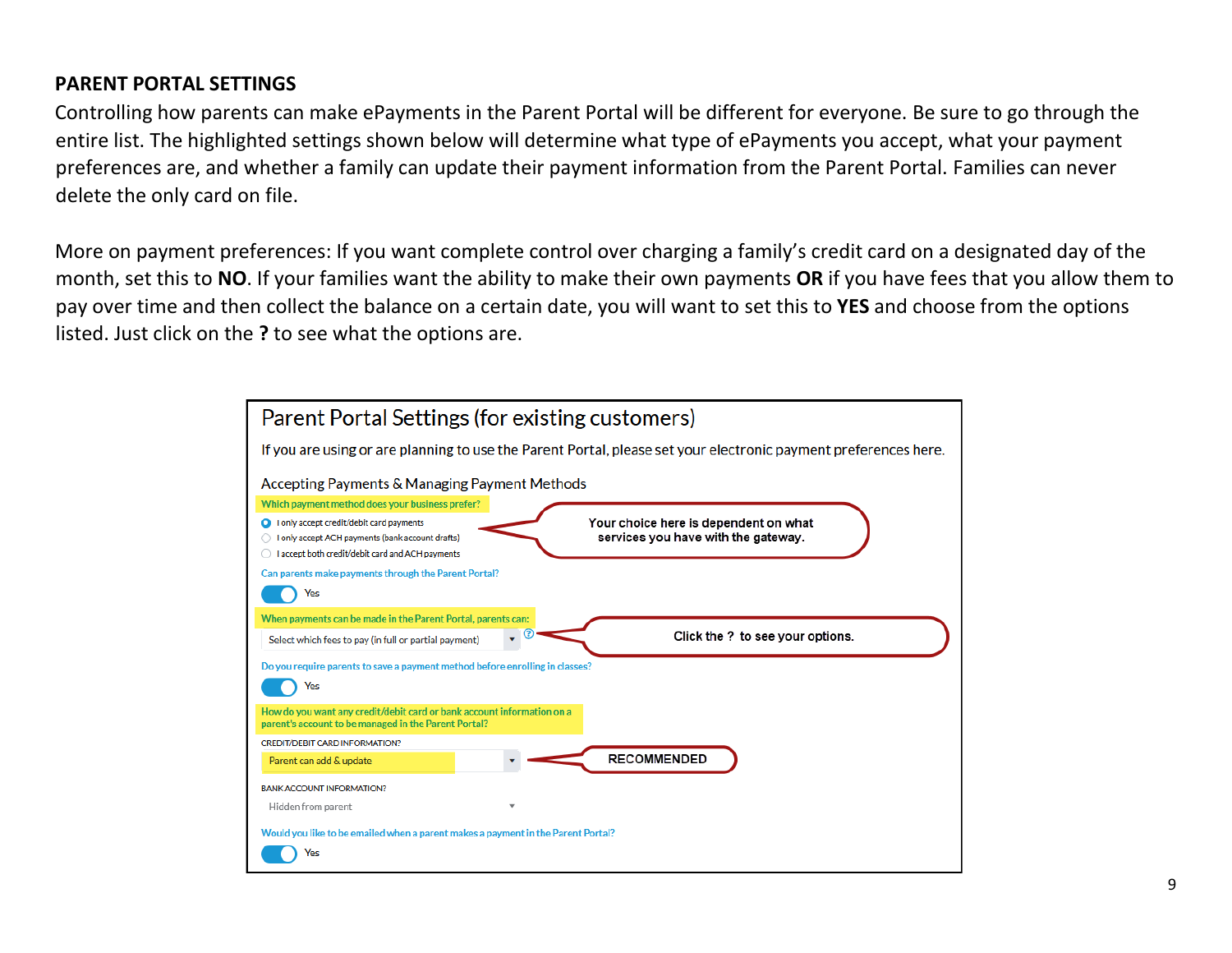## **PARENT PORTAL SETTINGS – Continued**

If you would like to require payment upon checkout, you can set the following Shopping Cart Preferences below. Just click on the **?** to view your options.

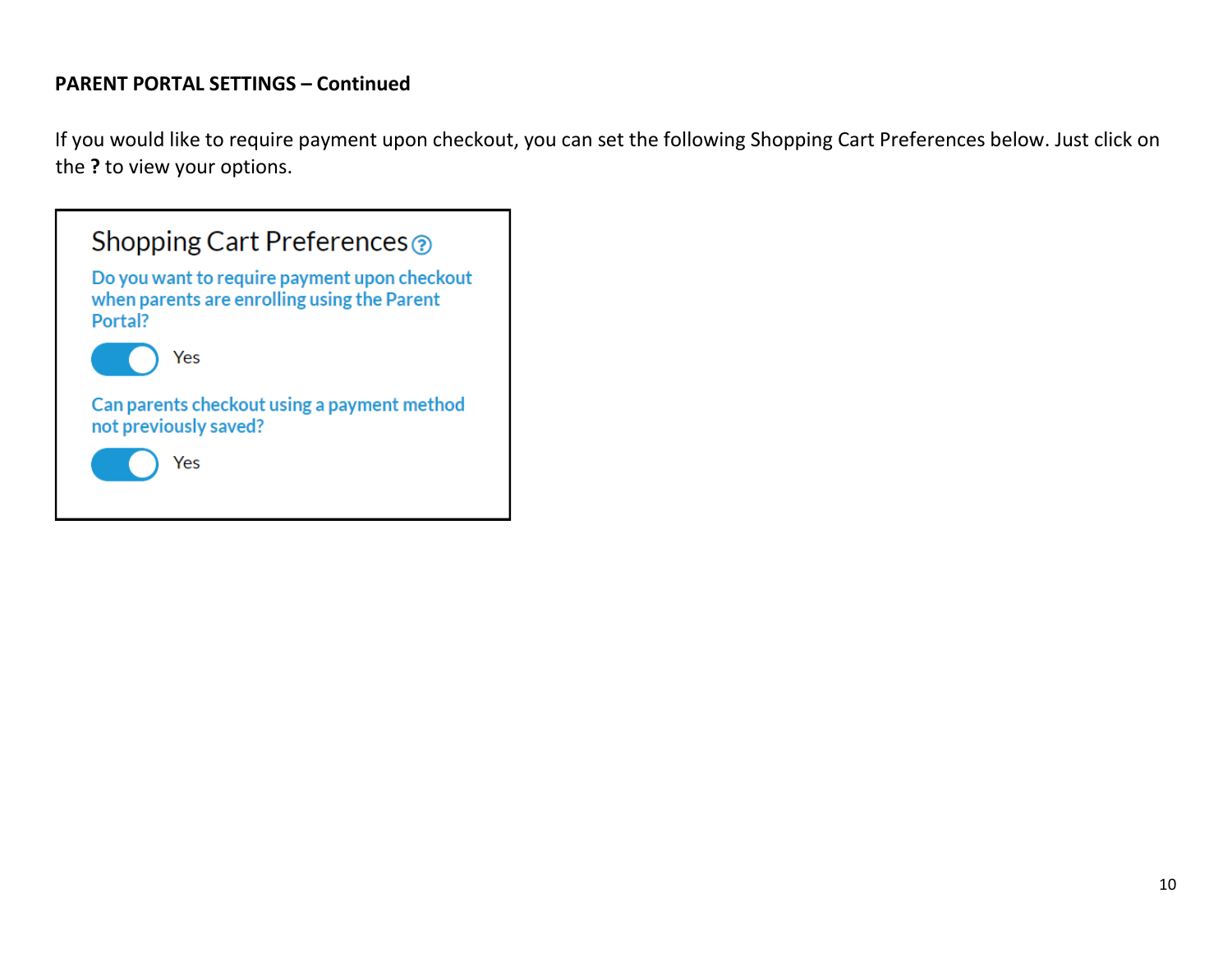## **EMAIL NOTIFICATION SETTINGS**

## **SETTINGS**

The settings on this page apply to all your ePayment email receipts.

| <b>Email Notification Settings</b>                                                                            |
|---------------------------------------------------------------------------------------------------------------|
| Determine your desired settings for receipts emailed to your customers.<br>"Reply To" Email Address           |
| info@youremail.com                                                                                            |
| Include Link To Parent Portal? ?                                                                              |
| <b>YES</b><br>v                                                                                               |
| Include Itemized Fees? ?                                                                                      |
| <b>YES</b><br>v                                                                                               |
| Enter email for notification of ePayment processing completion.<br><b>Email Address</b><br>info@youremail.com |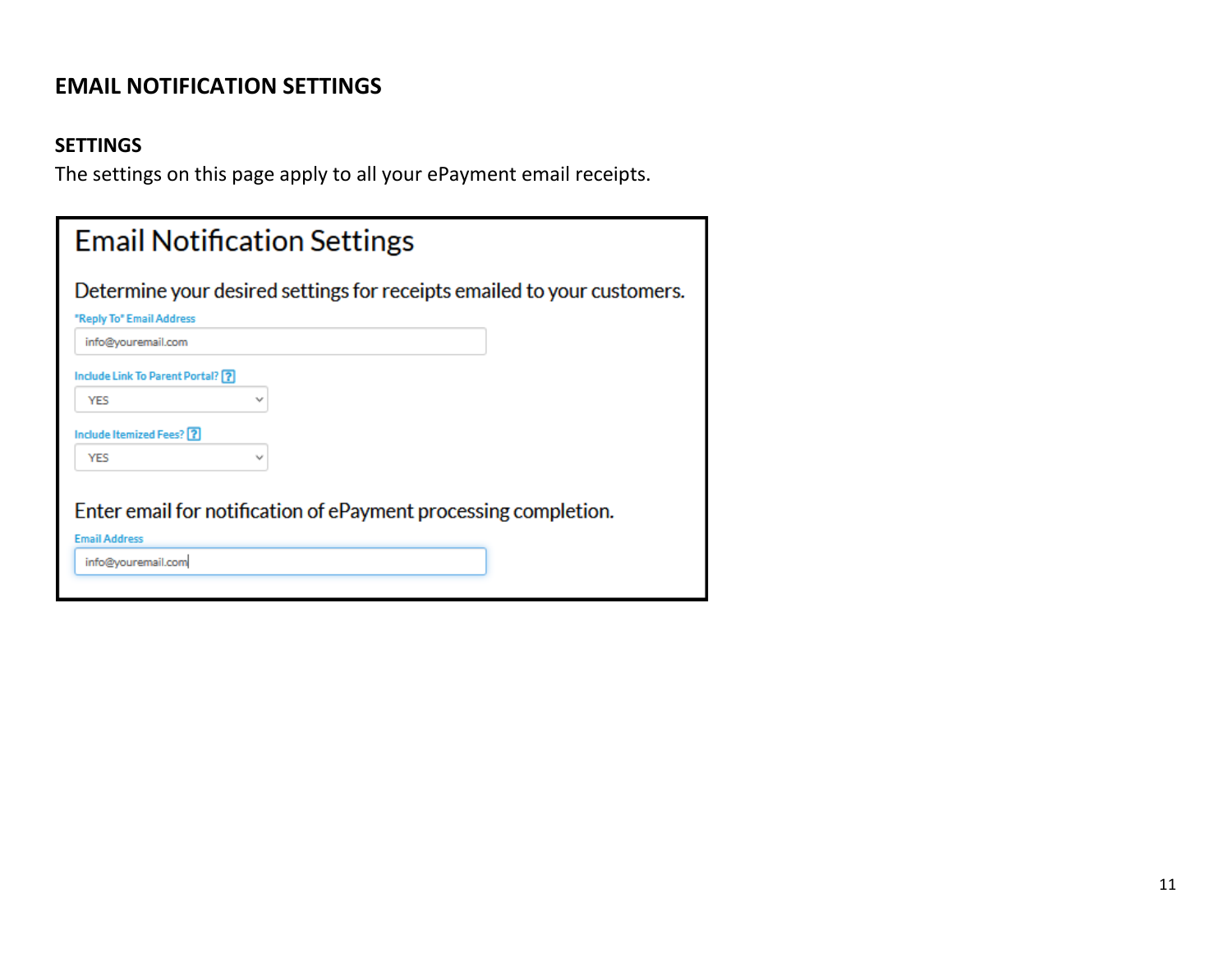## **APPROVED TRANSACTION**

Be sure to add a short subject line that clearly states the purpose of the email receipt. Keep in mind, anyone using a mobile device will only read the first word or two. This receipt is automatically sent to the billing contact for all approved ePayment transactions.

# **Email Receipt: Approved Transactions**

Customize your email receipts.

| Subject*<br>Payment Approved! |                  |            |                                                         |              |         |                         |                   |  |  |
|-------------------------------|------------------|------------|---------------------------------------------------------|--------------|---------|-------------------------|-------------------|--|--|
| 83 characters left            |                  |            |                                                         |              |         |                         |                   |  |  |
| <b>Message</b>                |                  |            |                                                         |              |         |                         |                   |  |  |
| B                             | $\boldsymbol{I}$ | – <u>∪</u> | (inherited size)                                        | $\mathsf{A}$ | $\circ$ | $\overline{\mathbf{v}}$ | $\langle \rangle$ |  |  |
|                               |                  |            | We have processed a payment to your account. Thank you! |              |         |                         |                   |  |  |
|                               |                  |            |                                                         |              |         |                         |                   |  |  |
|                               |                  |            |                                                         |              |         |                         |                   |  |  |
|                               |                  |            |                                                         |              |         |                         |                   |  |  |
|                               |                  |            |                                                         |              |         |                         |                   |  |  |

#### **DECLINED TRANSACTION**

.

It is recommended to set this to **YES**. This will save you time tracking down declined ePayments. Be sure to start the subject line with clear intent. Be sure to let the family know what they need to do. Do you want them to contact the office, or access their parent portal and update their credit card information?

# **Notification: Declined Transactions**

Customize the notification in the event of a declined transaction.

| <b>Enable this email?</b><br><b>YES</b>                       |   | $\checkmark$                                                                                                |
|---------------------------------------------------------------|---|-------------------------------------------------------------------------------------------------------------|
| Subject*<br><b>Declined Transaction</b><br>80 characters left |   |                                                                                                             |
| <b>Message</b>                                                |   |                                                                                                             |
| $\boldsymbol{I}$<br>в                                         | ப | $\circ$<br>A<br>$\langle \rangle$<br>(inherited size)<br>$\blacktriangledown$                               |
| assistance you may need.                                      |   | Please login to your Parent Portal, change payment information and resubmit payment Call the office for any |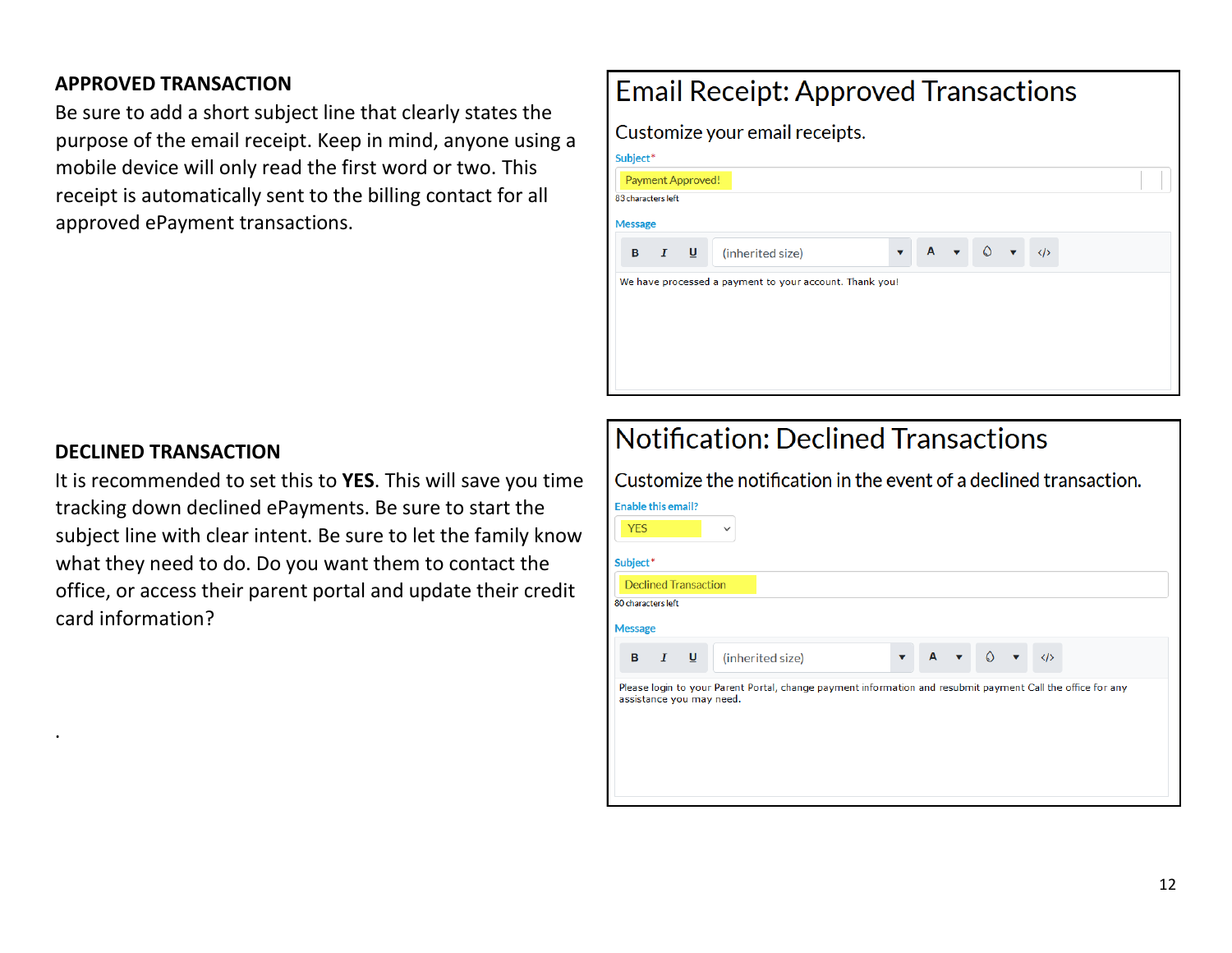## **VOIDED TRANSACTION**

It is recommended to send Voided Transaction notices. It adds a level of transparency that you are letting the family know that a potentially pending charge will not be going through. Let them know the **pending charges will drop in 24- 48 hours.**

# **Notification: Voided Transactions**

Customize the notification in the event of a voided transaction.

| <b>Enable this email?</b><br><b>YES</b> |                  |            | $\checkmark$                                                                                            |                      |   |                         |         |                         |                   |  |  |
|-----------------------------------------|------------------|------------|---------------------------------------------------------------------------------------------------------|----------------------|---|-------------------------|---------|-------------------------|-------------------|--|--|
| Subject*                                |                  |            |                                                                                                         |                      |   |                         |         |                         |                   |  |  |
| <b>Voided Payment</b>                   |                  |            |                                                                                                         |                      |   |                         |         |                         |                   |  |  |
| 86 characters left                      |                  |            |                                                                                                         |                      |   |                         |         |                         |                   |  |  |
| <b>Message</b>                          |                  |            |                                                                                                         |                      |   |                         |         |                         |                   |  |  |
| B                                       | $\boldsymbol{I}$ | – <u>∪</u> | (inherited size)                                                                                        | $\blacktriangledown$ | A | $\overline{\mathbf{v}}$ | $\circ$ | $\overline{\mathbf{v}}$ | $\langle \rangle$ |  |  |
|                                         |                  |            | A payment has been voided on your account. Any pending charges should drop within 24-48 business hours. |                      |   |                         |         |                         |                   |  |  |

#### **REFUNDED TRANSACTION**

Like voids, this just lets the family know you have processed a refund on their account. Let them know it takes **3-5 days to process back to their account.**



| <b>YES</b>                  | $\checkmark$                                                                                                                                     |
|-----------------------------|--------------------------------------------------------------------------------------------------------------------------------------------------|
| Subject*                    |                                                                                                                                                  |
| <b>Refund Submitted</b>     |                                                                                                                                                  |
| 84 characters left          |                                                                                                                                                  |
| <b>Message</b>              |                                                                                                                                                  |
| – <u>∪</u><br>B<br>$\bm{I}$ | $\circ$<br>$\overline{A}$<br>$\langle \rangle$<br>(inherited size)<br>$\overline{\mathbf{v}}$<br>$\blacktriangledown$<br>$\overline{\mathbf{v}}$ |
|                             | A refund has been submitted on your account. Refunds typically take 3-5 business days to process.                                                |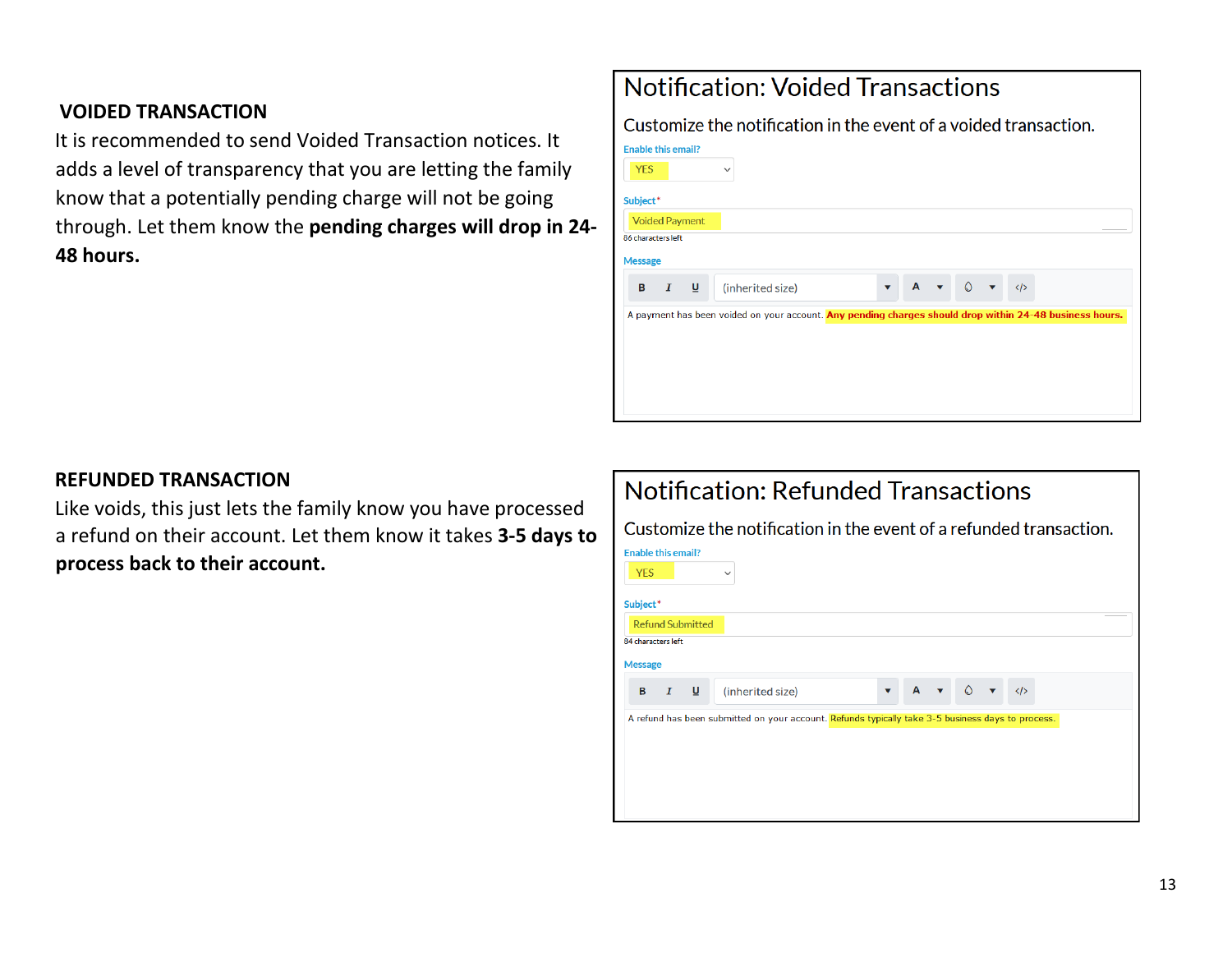## **Gear (icon) > Settings > Policies**

Whether you are using Online Registration or not, you will always want your families to sign-off on your policies. This is particularly important for your Payment Policies. If you do not use Online Registration, then have your families sign-off through the Parent Portal. Each time a family signs-off on updated policies, it is recorded and available to view or print on the family's Policy tab in Jackrabbit.

It is important that your payment policy contains **EVERYTHING** having to do with payments including late payments, refunds, due dates, etc. Most importantly, you need **permission from the family to charge their payment method on file**.

It's important to do this step before you notify your families of the change. That way they will be able to sign off on policies at the same time as adding their cards.

|                                      | <b>Edit Policy: Payment Policies</b> |  |                 |  |  |  |  |  |  |  |  |  |           |     |                                                                                                                                                                                               |  |
|--------------------------------------|--------------------------------------|--|-----------------|--|--|--|--|--|--|--|--|--|-----------|-----|-----------------------------------------------------------------------------------------------------------------------------------------------------------------------------------------------|--|
| <b>SAVE CHANGES</b><br><b>RETURN</b> |                                      |  |                 |  |  |  |  |  |  |  |  |  |           |     |                                                                                                                                                                                               |  |
| <b>Payment Policies</b>              |                                      |  |                 |  |  |  |  |  |  |  |  |  |           |     |                                                                                                                                                                                               |  |
| Describe this policy                 |                                      |  |                 |  |  |  |  |  |  |  |  |  |           |     |                                                                                                                                                                                               |  |
| <b>Font Size</b>                     | $\bar{\bm{\nabla}}$                  |  | $A \rightarrow$ |  |  |  |  |  |  |  |  |  | $\bullet$ | č', | $\langle \rangle$                                                                                                                                                                             |  |
| credit/debit card.                   |                                      |  |                 |  |  |  |  |  |  |  |  |  |           |     | Enter everything having to do with your Payment Policies - to include when payments will be drafted, refund policy, cancellation policy, etc. Need permission from the family to charge their |  |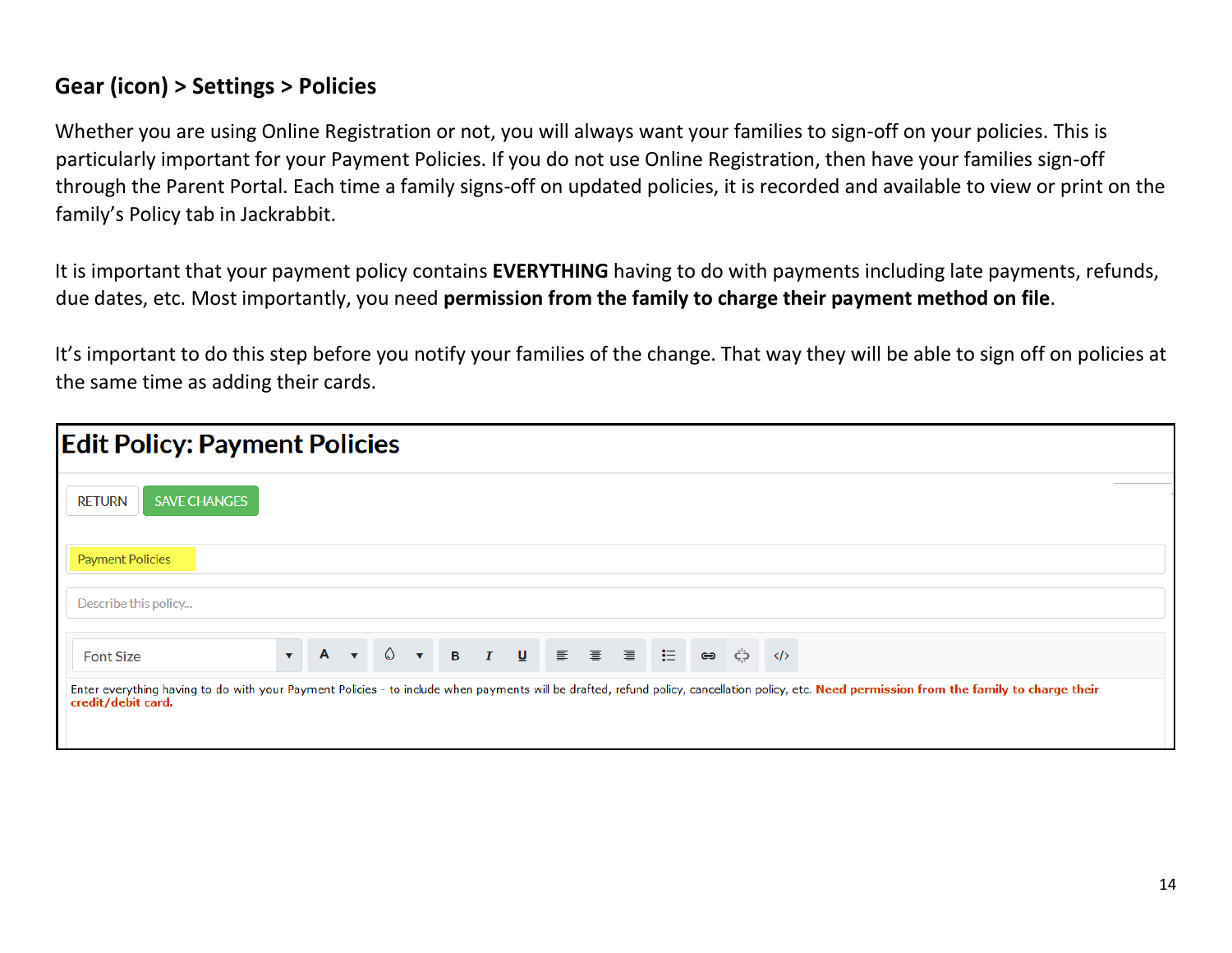# <span id="page-15-0"></span>**Step 4 – Notify your Families of New Policy**

If you have not started out with Total ePay, then you want to let your families know this is going to happen and the effective date. Give them some time to adjust and let them do all the work of adding their credit cards into the database through the Parent Portal. *Families will not be able to add their credit/debit card information until you have implemented ePayments in your database***.**

You can accomplish this task by sending a mass email from within Jackrabbit. You should give them a reasonable amount of notice – no less than one month.

Here are some tips for content…

- Let them know you are excited to be implementing a new ePayment plan that will make life easier for them and free you up to better serve their child.
- Include a link to the Parent Portal and instruct them to add their credit card (once ePayments has been turned on).
- Provide a deadline.
- If you choose to allow cash & checks, let them know they must still have a card on file and if they pay by the due date, it will not be charged (although we suggest just mentioning this on a case-by-case basis).
- You may also mention this could help minimize future tuition fee increases (because of all the time you will save).

Your families will automatically be required to sign off on your new Payment Policies when they log into the Parent Portal.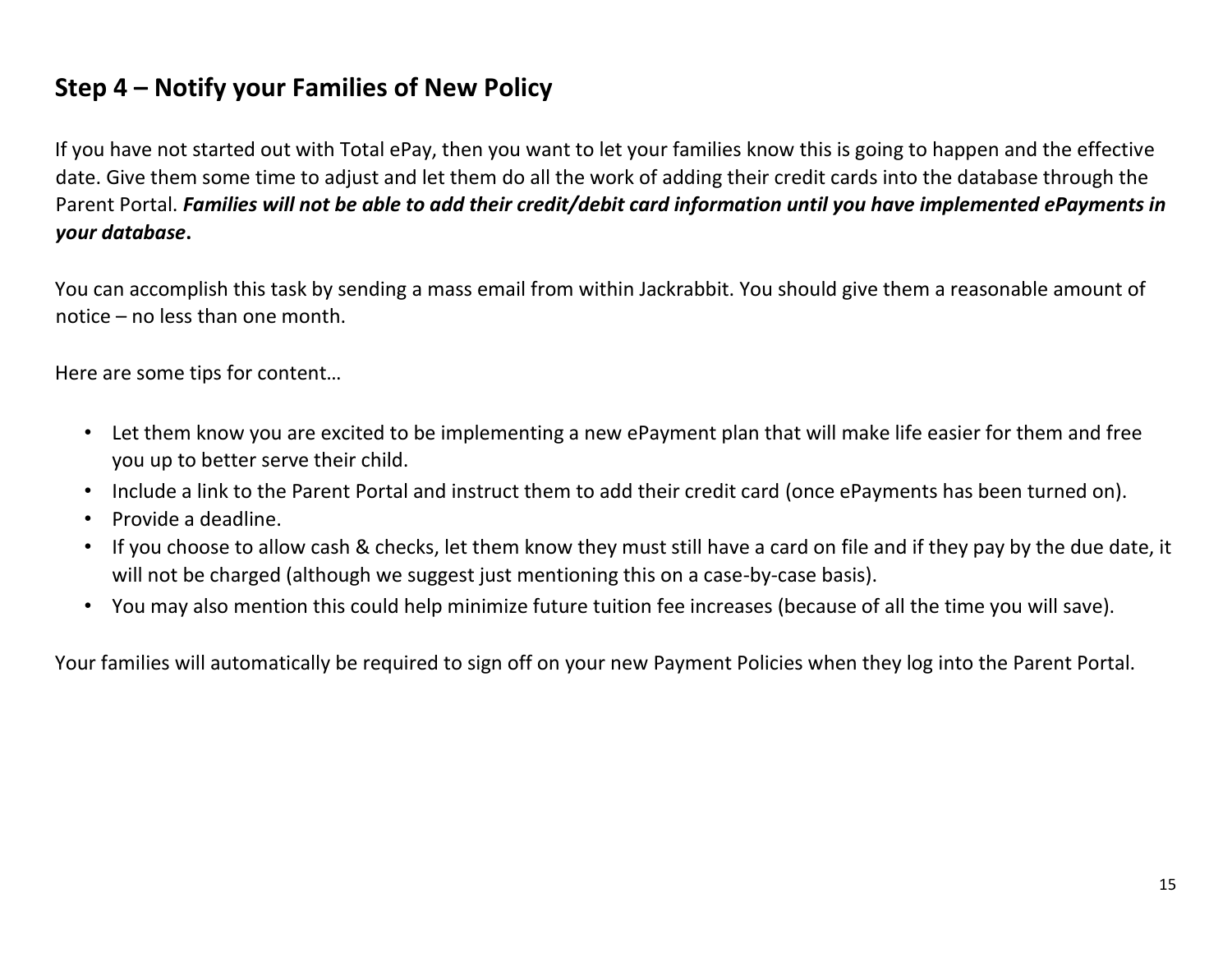## <span id="page-16-0"></span>**Step 5 – Post Tuition Fees**

Post tuition fees to ALL accounts. If you are not using the Post Tuition Fees or Post Tuition by Total Hours process, you will want to contact Support and ask for their assistance in setting that up. It is a HUGE time saver!

# <span id="page-16-1"></span>**Step 6 – The Power of eBatch**

Here we go … this is what you have been waiting for! The Power of eBatch! Let's just assume that all your families pay at the same time each month for their entire balance on their account, and you only accept credit cards.

## **Transactions>Process ePayments**

| <b>Process ePayments</b> |                                                                                                                                                                                                                                                                                                                          |  |
|--------------------------|--------------------------------------------------------------------------------------------------------------------------------------------------------------------------------------------------------------------------------------------------------------------------------------------------------------------------|--|
| PREVIEW ePAYMENTS        |                                                                                                                                                                                                                                                                                                                          |  |
|                          | <b>Process Setting Q Favorites B</b> Save Favorites $x$ Refresh ?                                                                                                                                                                                                                                                        |  |
| <b>O</b> Process Now     | ○ Process Later                                                                                                                                                                                                                                                                                                          |  |
| <b>Payment Settings</b>  |                                                                                                                                                                                                                                                                                                                          |  |
|                          | Your Payment Partner is: C&H Financial Services<br>Apply Payments to $\int$ Oldest Fees First (within last 12 months) $\sim$                                                                                                                                                                                             |  |
|                          | <b>Payment Collection ©</b> Collect unpaid fees, but do not exceed the balance on account<br>$\circlearrowright$ Collect full amount of unpaid fees, ignore pre-payments/credits on account $\circlearrowright$                                                                                                          |  |
| <b>Family Criteria</b>   |                                                                                                                                                                                                                                                                                                                          |  |
|                          | ePayment Method Credit Card<br>ePayment Schedule<br>$\check{ }$<br>$\checkmark$<br>Location<br><b>Membership Type</b><br>$\checkmark$<br>$\checkmark$<br>$\Box$ Process families with credit balance<br>$\Box$ Process inactive families<br>$\triangleright$ Process families with declined transactions (last 24 hours) |  |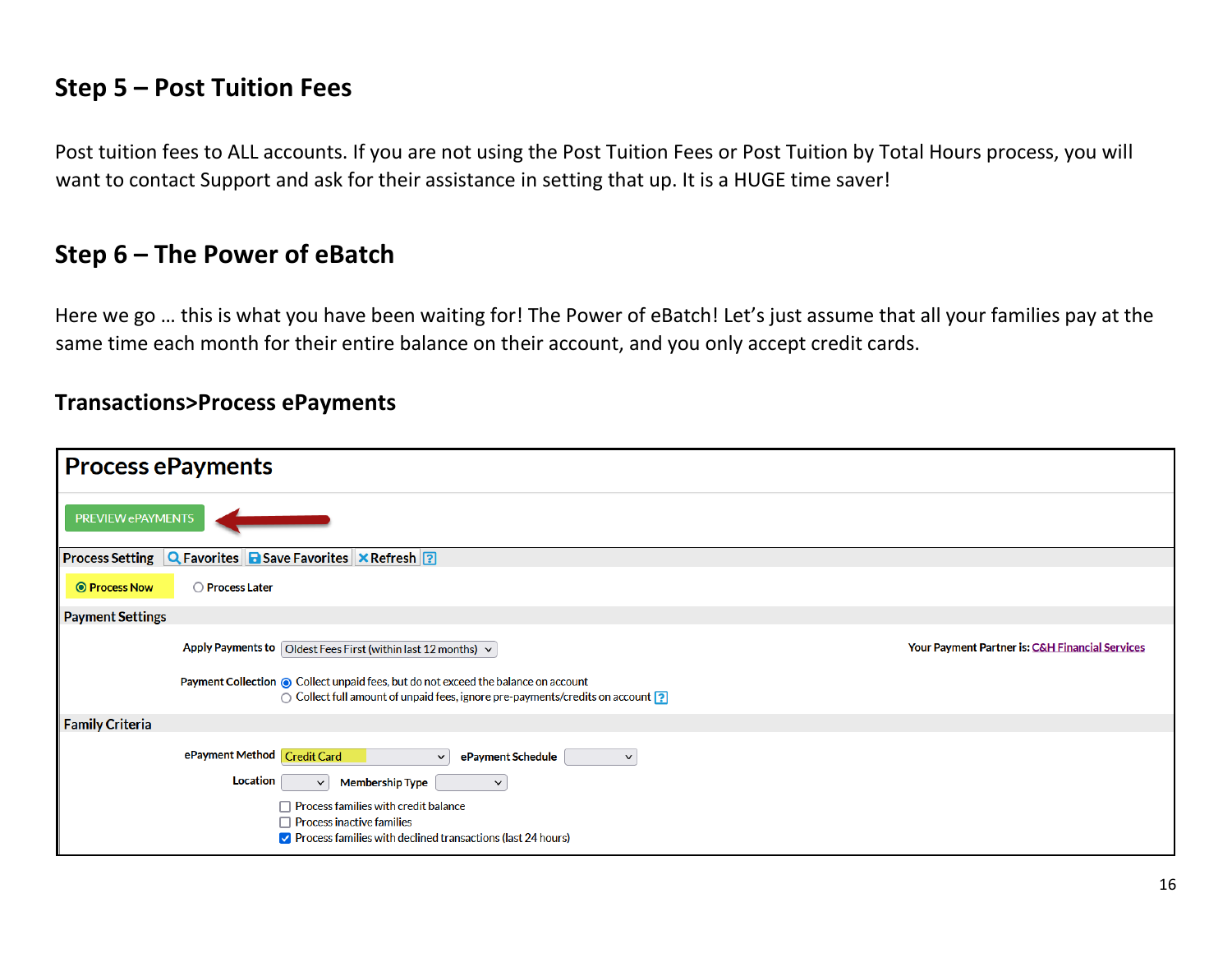What you see above are the defaults. The preview page will show you how many transactions are being submitted, how much money will be attempted for processing, how many individual fees, and how many families. If you like, you can select "Details" to view the fees for any family …

|                        |                                    | <b>Preview ePayments</b>           |                 |                          |   |                       |                 |                    |   |                |                                 |                                                                           |                |                        |                               |                         |                         |  |
|------------------------|------------------------------------|------------------------------------|-----------------|--------------------------|---|-----------------------|-----------------|--------------------|---|----------------|---------------------------------|---------------------------------------------------------------------------|----------------|------------------------|-------------------------------|-------------------------|-------------------------|--|
|                        | PROCESS NOW<br>$\leftarrow$ RETURN |                                    |                 |                          |   |                       |                 |                    |   |                | <b>IAMEY</b><br>Connor          | <b>Unpaid Fees Preview</b><br>CURRENT BALANCE<br>PROCESS AMOUNT<br>275.00 |                |                        |                               |                         |                         |  |
|                        | <b>TRANSACTIONS</b>                | <b>TOTAL AMOUNT</b>                |                 | <b>FEES</b>              |   | <b>FAMILIES</b>       | <b>RECEIPTS</b> |                    |   |                | DATE<br>2022-02-14              | Showing 4 of 4 unpaid fees<br><b>TYPE</b><br><b>Tuition Fee</b>           | <b>SUBTYPE</b> | CAT1<br>Music          | <b>SESSION</b><br>Fun Session | <b>AMOUNT</b><br>105.00 | UNPAID AMOUNT<br>105.00 |  |
|                        |                                    |                                    |                 |                          |   |                       |                 |                    |   |                | 2022-02-14<br>2022-02-14        | <b>Tuition Fee</b><br><b>Tuition Fee</b>                                  |                | Cymnastic<br>Cymnastic | Fun Session<br>Fun Session    | 55.00<br>55.00          | 55.00<br>55.00          |  |
| 6                      |                                    | 1,140.00                           |                 | 16                       | 6 |                       |                 | ® RECEIPT SETTINGS |   |                | 2022-02-14                      | <b>Tuition Fee</b>                                                        |                | Recreation             | Fun Session                   | 60.00                   | 60.00                   |  |
|                        | <b>Total ePayments</b>             | Currency                           |                 | <b>Total Fees</b>        |   | <b>Total Families</b> |                 |                    |   |                |                                 |                                                                           |                |                        |                               |                         |                         |  |
|                        |                                    | <b>6 Selected</b> CLEAR SELECTIONS |                 |                          |   |                       |                 |                    |   |                |                                 |                                                                           |                |                        |                               |                         |                         |  |
| $\sim$                 | <b>STATUS</b>                      |                                    | : FAMILY        |                          |   | : STUDENTS            |                 | : METHOD           | ÷ | <b>BALANCE</b> | <b>PROCESS AMOUNT: LOCATION</b> |                                                                           |                |                        |                               | : DETAILS               |                         |  |
| $\vert \vee \vert$     | Active                             |                                    | Connor          |                          |   | Mason, Leopold, Bill  |                 | <b>Credit Card</b> |   | 275.00         |                                 | 275.00                                                                    | Main           |                        |                               | <b>Details</b>          |                         |  |
| $\vert \vee \vert$     | Active                             |                                    | Firestone       |                          |   | Patrice               |                 | <b>Credit Card</b> |   | 220.00         |                                 | 220.00                                                                    | Main           |                        |                               | <b>Details</b>          |                         |  |
| $\sim$                 | <b>Active</b>                      |                                    | <b>Roberts</b>  |                          |   | Harlan                |                 | <b>Credit Card</b> |   | 55.00          |                                 | 55.00                                                                     | Main           |                        |                               | <b>Details</b>          |                         |  |
| $\vert\downarrow\vert$ | Active                             |                                    | <b>Russell</b>  |                          |   | Ginger                |                 | <b>Credit Card</b> |   | 210.00         |                                 | 210.00                                                                    | Main           |                        |                               | <b>Details</b>          |                         |  |
| $\vert \vee \vert$     | Active                             |                                    | <b>Skipper</b>  |                          |   | Lily                  |                 | <b>Credit Card</b> |   | 220.00         |                                 | 220.00                                                                    | Main           |                        |                               | <b>Details</b>          |                         |  |
| ∣⊽∣                    | Active                             |                                    | <b>Stephens</b> |                          |   | <b>Tabby</b>          |                 | <b>Credit Card</b> |   | 160.00         |                                 | 160.00                                                                    | Main           |                        |                               | <b>Details</b>          |                         |  |
|                        |                                    | ы                                  | 50              | $\bullet$ items per page |   |                       |                 |                    |   |                |                                 |                                                                           |                |                        |                               |                         |                         |  |

Lastly, you will select **Process Now** to complete the eBatch. Click on the *Process Now Screencast* below to see what this looks like (there is no sound)…

[Process Now Screencast](https://drive.google.com/file/d/1wu5bNHRnzLcxym-lxIgJIDrdCP2OWdj1/view?usp=sharing)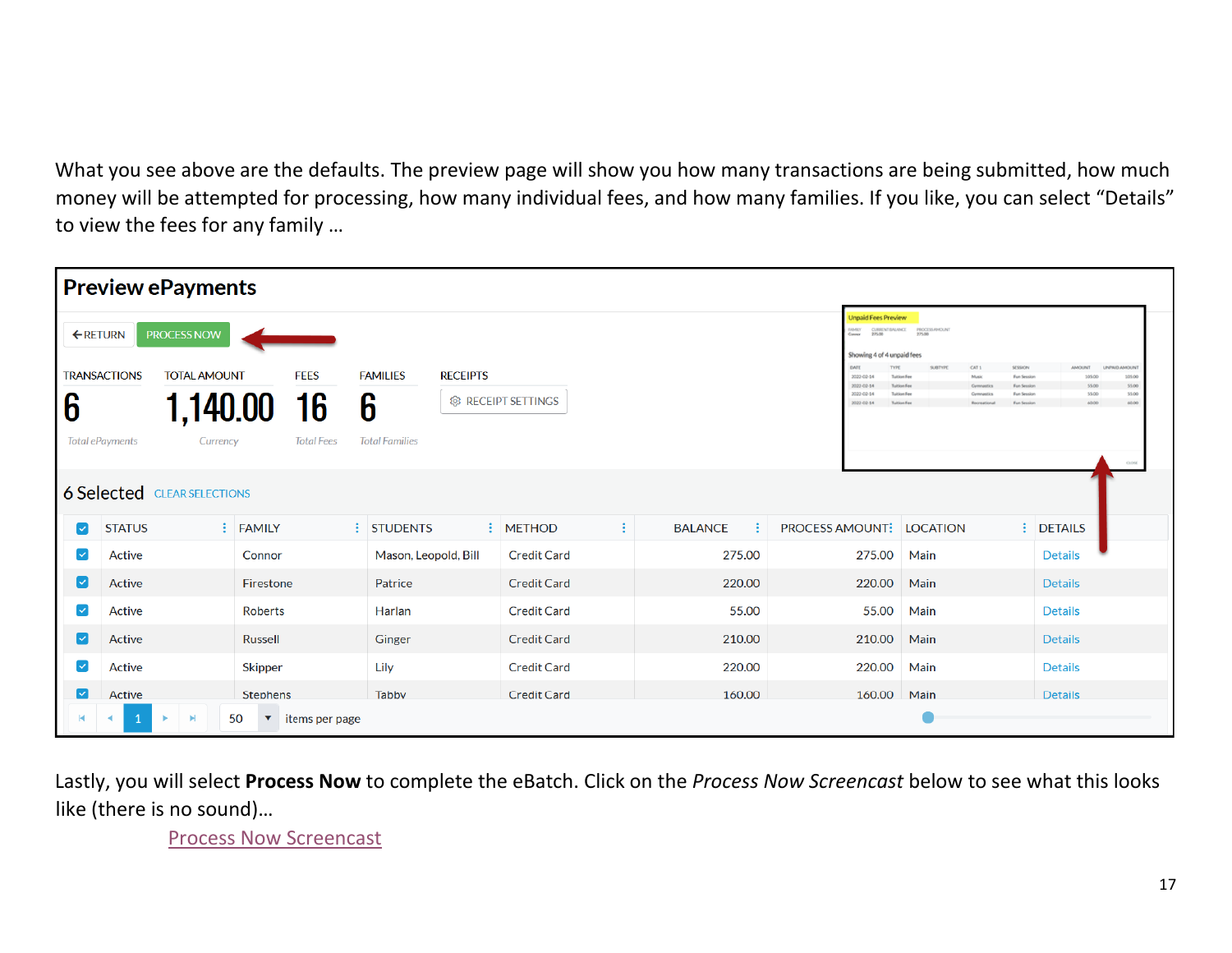| <b>Processed ePayments</b><br><b>COMPLETE</b> |                                      |                               |                    |               |                      |                    |                |                  |                                                         |  |  |  |
|-----------------------------------------------|--------------------------------------|-------------------------------|--------------------|---------------|----------------------|--------------------|----------------|------------------|---------------------------------------------------------|--|--|--|
| Transactions<br>Type<br>ePayments<br>6        | Ran On<br>Mon, Feb 14, 2022 07:26 PM |                               |                    |               |                      |                    |                |                  |                                                         |  |  |  |
| <b>TRANSACTIONS</b>                           | <b>TOTAL PROCESSED AMOUNT</b>        | <b>FAMILIES</b>               |                    |               |                      |                    |                |                  |                                                         |  |  |  |
| 6/6                                           | $1,140.00$ /1,140.00                 | 6/6                           |                    |               |                      |                    |                |                  |                                                         |  |  |  |
| <b>Successfully Processed</b>                 | <b>Successfully Processed</b>        | <b>Successfully Processed</b> |                    |               |                      |                    |                |                  |                                                         |  |  |  |
| Showing 6 of 6 Transactions @HELP WITH GRIDS  |                                      |                               |                    |               |                      |                    |                |                  | $\mathcal{C}$<br>$\qquad \qquad \blacksquare$<br>$(1 -$ |  |  |  |
| <b>PROCESSED</b>                              | : FAMILY                             | : STUDENTS                    | ÷<br>: METHOD      | <b>AMOUNT</b> | <b>RESPONSE CODE</b> | <b>REASON CODE</b> | <b>REASON</b>  | $\frac{1}{2}$ ID | ÷<br>: LOCATION                                         |  |  |  |
| Yes                                           | Connor                               | Mason, Leopold, Bill          | <b>Credit Card</b> | 275.00 1      |                      | 100                | <b>SUCCESS</b> | 6982582011       | Main                                                    |  |  |  |
| Yes                                           | Firestone                            | Patrice                       | <b>Credit Card</b> | 220.00 1      |                      | 100                | <b>SUCCESS</b> | 6982582085       | Main                                                    |  |  |  |
| Yes                                           | <b>Roberts</b>                       | Harlan                        | <b>Credit Card</b> | 55.00 1       |                      | 100                | <b>SUCCESS</b> | 6982582099       | Main                                                    |  |  |  |
| Yes                                           | <b>Russell</b>                       | Ginger                        | <b>Credit Card</b> | 210.00 1      |                      | 100                | <b>SUCCESS</b> | 6982582160       | Main                                                    |  |  |  |
| Yes                                           | <b>Skipper</b>                       | Lily                          | <b>Credit Card</b> | 220.00 1      |                      | 100                | <b>SUCCESS</b> | 6982582231       | Main                                                    |  |  |  |
| Yes                                           | <b>Stephens</b>                      | Tabby                         | <b>Credit Card</b> | 160.00 1      |                      | 100                | <b>SUCCESS</b> | 6982582269       | Main                                                    |  |  |  |
|                                               |                                      |                               |                    |               |                      |                    |                |                  |                                                         |  |  |  |

When all cards have been processed, you will see the following screen …

You can call up this screen any time by going to **Transactions>Recent Transactions>ePayments**. There you will find all ePayments processes you have ever done. It's a great resource!

Depending on the size of your organization, the entire process of collecting your payments through eBatch will take just minutes.

Jackrabbit also offers the ability to schedule your ePayments to **Process Later**. You can have your ePayments automatically run monthly and repeat for however long you need. Be sure to check out the details in our [Help Center.](https://help.jackrabbitclass.com/help/automate-schedule-epayments-process-later)